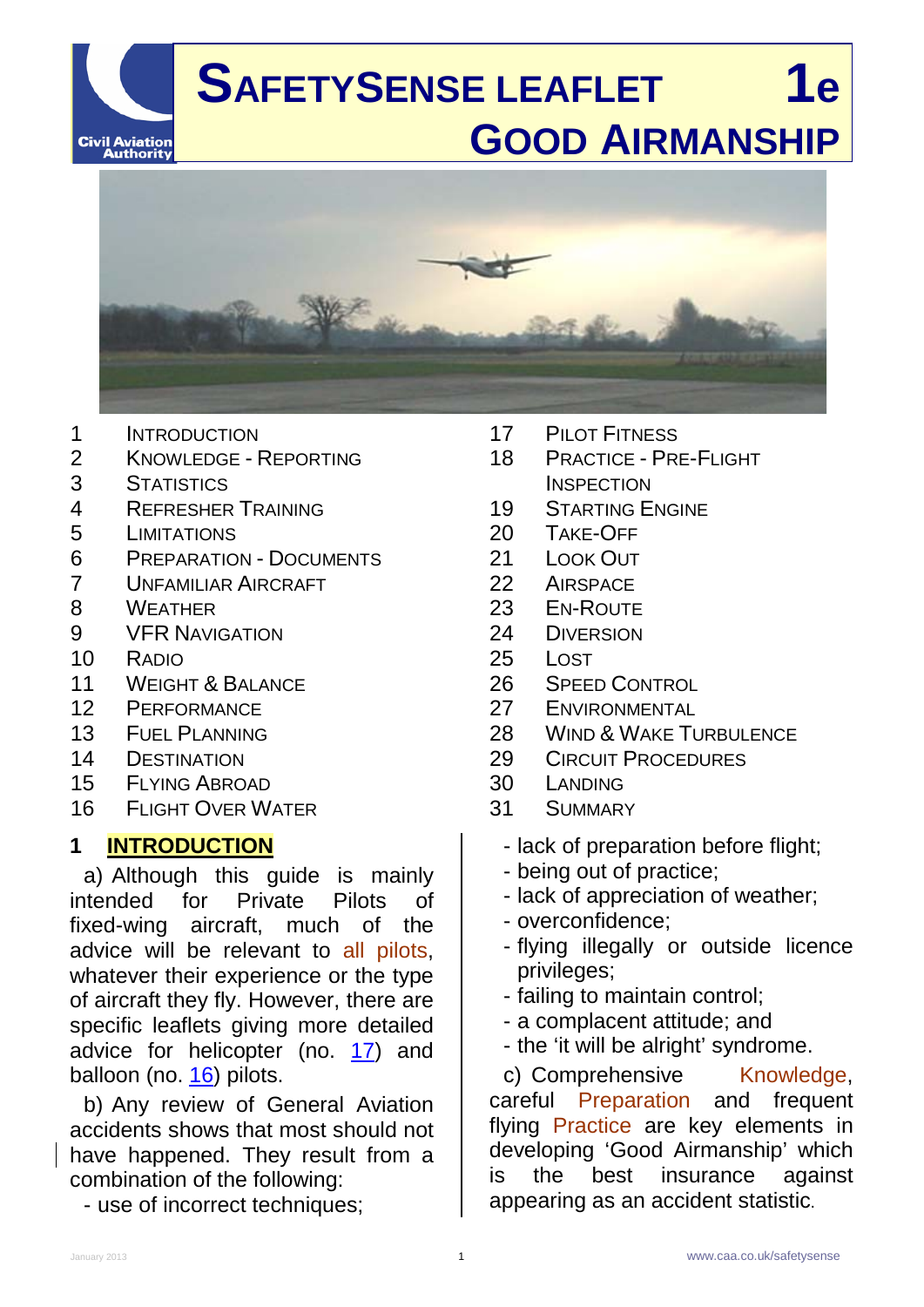#### **2 KNOWLEDGE - REPORTING**

a) "Learn from the mistakes of others; you might not live long enough to make all of them yourself."

b) Share your knowledge and experience with others, preferably by reporting to the CAA, your parent organisation, or the Confidential Human Factors Incident Reporting Programme (CHIRP), anything from which you think others could learn. Your report could prevent someone else's accident. Photographs often help to illustrate a problem.

c) Improve your knowledge by reading safety information from official sources, such as the Air Accident Investigation Branch's monthly Bulletin, the General Aviation Safety Council's quarterly Bulletin and CHIRP's GA Feedback leaflet.

Details of reported light aircraft occurrences are held by the CAA's Safety Data Department, and are available for safety purposes.

d) More specific information is available in other SafetySense Leaflets; in Aeronautical Information Circulars (available free from the AIS website [www.ais.org.uk\)](http://www.ais.org.uk/), particularly the pink Safety ones; in the CAA's<br>Safety Notices and Information Safety Notices and Information Notices, in manufacturer's letters and in other publications.

#### **3 STATISTICS**

a) There is an average of one fatal GA accident a month in the United Kingdom.

b) The main fatal accident causes during the last 20 years have been:

• continued flight into bad weather, including impact with high ground and loss of control in IMC;

- loss of control in visual met conditions, including stall/spin;
- low aerobatics and low flying;
- mid-air collisions (sometimes each pilot knew the other was there);
- runway too short for the aircraft's weight or performance; and
- colliding with obstacles, perhaps being too low on the approach.

c) A high proportion of stall/spin fatal accident pilots were not in good flying practice.

d) Loss of control in flight is the major cause of fatal accidents in gliding and microlight flying.

e) The main causes of twin-engined aircraft fatal accidents were:

- pressing on into bad weather (often to aerodromes with limited navigational facilities) resulting in controlled flight into terrain or loss of control in IMC; and
- loss of control in VMC particularly following engine failure.

#### **4 REFRESHER TRAINING**

Revise your basic knowledge and skills by having a regular flight, at least every year, with an instructor which includes:

- steep turns and spiral recoveries;
- slow flight and stalls (clean and with flap) so that you recognise buffet, pitch attitude, control loads etc. Practise at a safe height.
- *Note: in a level 60° banked turn, the stall speed increases by about 42% - a 50 kt straight and level stall becomes 71 kt*.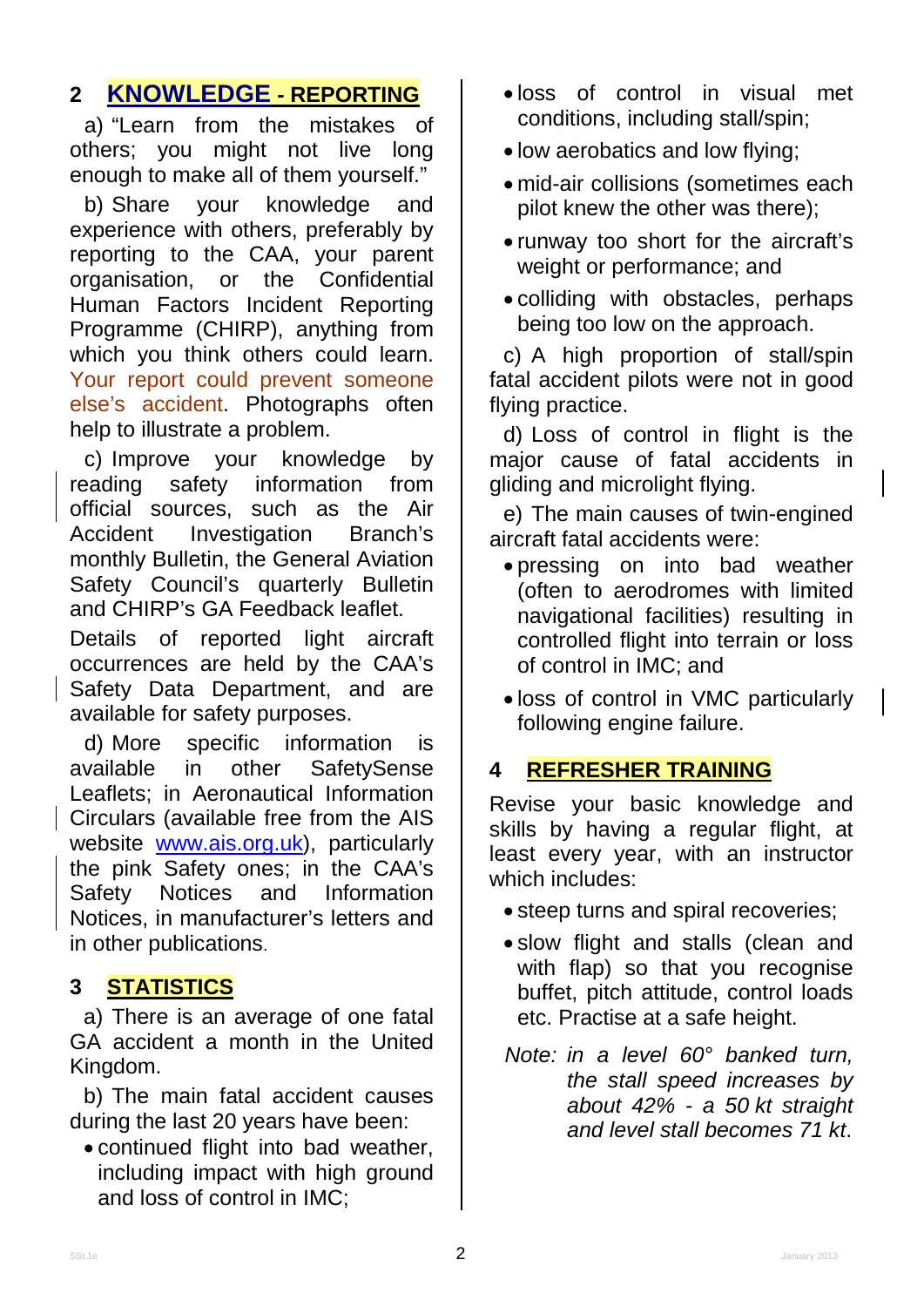- if the aircraft is aerobatic or cleared for spinning, practise full spins as well as incipient spin recovery from a safe height. Aim to recover by 3,000 feet above ground;
- forced landing procedures;
- instrument flying and cloud avoidance;
- take-offs and landings, including normal, cross-wind, flapless and short; and
- if you fly a twin, practise engineout procedures and power-off stalls. Manufacturers quote a minimum safe speed for flight with one engine inoperative,  $V_{MCA}$ . Age and modifications may increase this for your aircraft.

#### **5 LIMITATIONS**

a) You must know the aircraft's limitations and **HEED THEM**. If it is placarded 'NO AEROBATICS', it means it!

b) **Know your own limitations**; if you do not have a valid Instrument or IR(R) Rating, then you must fly clear of cloud, in sight of the surface and with a flight visibility of 3,000 metres. If not in practice, you are not as good as you were!

# **6 PREPARATION - DOCUMENTS**

a) Make sure that your personal paperwork (licence, rating, Certificate of Test/Experience and medical) is up to date. Also check that the aircraft's documents, including Certificates of Airworthiness/Permit to Fly. Airworthiness Review and Insurance, are current.

b) Make sure that the Check List you use conforms to the Flight Manual of that aircraft.

# **7 UNFAMILIAR AIRCRAFT**

a) Before you fly a new aircraft type, ensure any 'Differences Training' is completed.



b) Before you fly either a new aircraft type, one you have not flown for a while or one you do not fly often, study the Pilot's Operating<br>Handbook/Flight Manual and be Handbook/Flight Manual thoroughly familiar with:

- airframe and engine limitations;
- normal and **emergency** procedures;
- operating, stall and best glide speeds;
- weight and balance calculation; and
- take-off, cruise and landing performance.

c) Familiarise yourself with the external and ground checks, cockpit layout and fuel system, e.g. don't confuse the carb heat control with the mixture control.

d) Even if not legally required, try to have one or more thorough check flights with an instructor, particularly if converting to a tail-wheel type. (In the case of a single-seat aircraft, make thoroughly pre-briefed exploratory flights.) Include the items in paragraph 4, Refresher Training.

e) If you have not flown the type in the last six months, treat it as 'new'. Many clubs require a check flight if you have not flown the type in the last 28 days.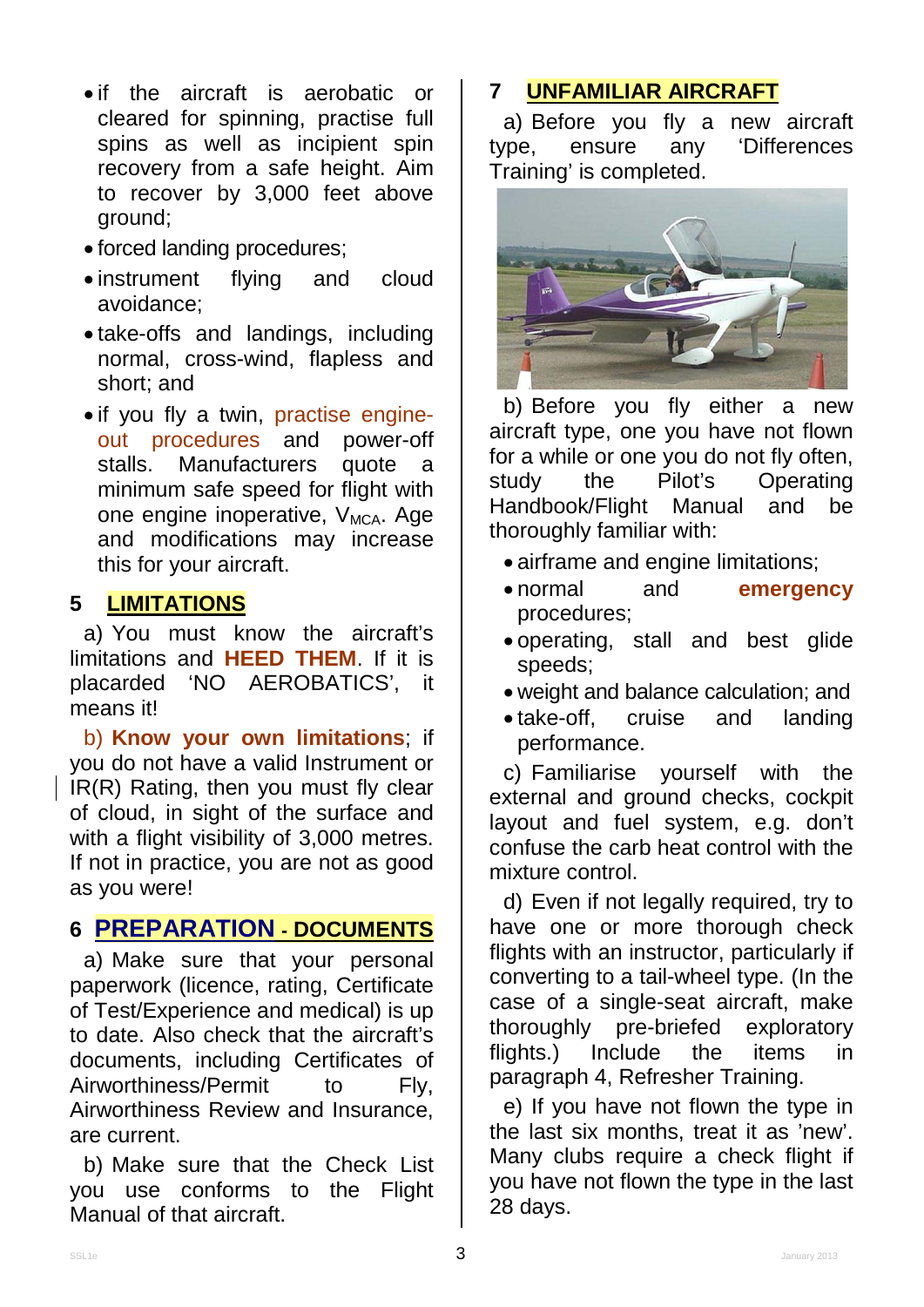#### **8 WEATHER**

a) Get an aviation weather forecast, heed what it says and make a<br>carefully reasoned GO/NO-GO carefully reasoned GO/NO–GO decision. Do not let 'Get-there/homeitis' affect your judgement and do not worry about 'disappointing' your passenger(s). Establish clearly in your mind the current en-route conditions, the forecast and the 'escape route' to good weather. Plan an alternative route if you intend to fly over high ground where cloud is likely to lower and thicken.



b) Note the freezing level. Don't forget to check on cross-wind at the destination.

c) The various methods of obtaining aviation weather (including codes) are described in the booklet '**[GET](http://www.metoffice.gov.uk/aviation/ga)  [MET'](http://www.metoffice.gov.uk/aviation/ga)**, available free from the Met Office. Aerodrome and area forecasts and reports are freely available on the met office website [www.metoffice.gov.uk/aviation/ga.](http://www.metoffice.gov.uk/aviation/ga)

d) Know the conditions that lead to the formation of carburettor or engine icing and stay alert for this hazard. Check carb hot air at top of climb and periodically use it in the cruise and with the first indication of a loss of power due to icing; once formed it may take more than 15 seconds of heat to melt the ice. Check carb heat during pre-landing checks and use it at low power settings as directed in the Pilot's Operating Handbook/Flight Manual. (*See SafetySense Leaflet [14](http://www.caa.co.uk/safetysenseleaflet14) 'Piston Engine Icing'*.)

#### **9 VFR NAVIGATION**

a) Use appropriate current aeronautical charts. (*See SafetySense Leaflet [5](http://www.caa.co.uk/safetysenseleaflet05) 'VFR Navigation'*.) Amendments to charts and radio frequencies are available through the VFR Charts section of the AIS website [www.ais.org.uk.](http://www.ais.org.uk/)

b) Check NOTAMs, Temporary Navigation Warnings, AICs etc. for changes issued since your chart was printed or which are of a temporary nature, such as a closed runway, an air display, NAVAID or ATC frequency change. These are available on the AIS website at [www.ais.org.uk.](http://www.ais.org.uk/)

c) Information on Temporary Restricted or Controlled Airspace, Red Arrows displays and Emergency Restrictions is available on Freephone **0500 354 802**, updated daily, and also on 020 8750 3939.



d) Prepare your Route Plan thoroughly, with particular reference to minimum flying altitude and suitable diversions. Familiarise yourself with the geographical features, time points, airspace en-route and frequencies.

e) Note masts and other obstructions in planning your minimum flying altitude; note Maximum Elevation Figures (MEF) printed on the charts.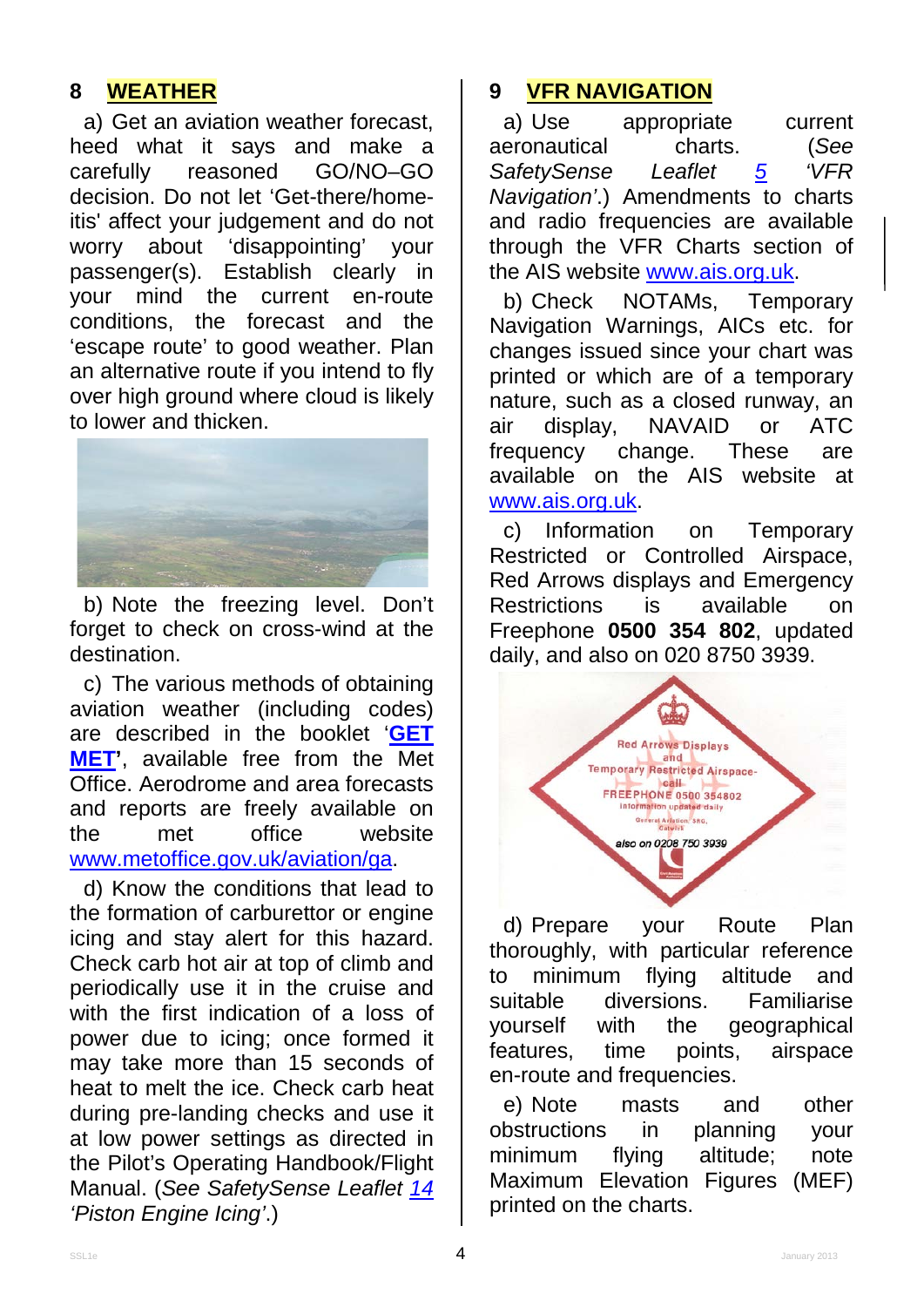

f) Allow considerable extra height over hilly terrain, particularly in windy conditions, to minimise turbulence and the effects of down draughts.

g) Plan to reach your destination at least one hour before sunset unless qualified and prepared for night flight. Note aerodrome operating hours.

h) In any aircraft, the minimum height over a congested (i.e. built-up) area is not less than 1,000 ft above the highest object within 600 metres. In any aircraft other than a helicopter, you must not fly over congested areas without sufficient height to safely alight clear of the area in the event of engine failure. This could be higher than 1,000 ft (note: Permit to Fly aircraft may not be allowed over congested areas).

i)Do not plan to fly below 1,000 ft agl (where most military low flying takes place – *see SafetySense Leaflet [18](http://www.caa.co.uk/safetysenseleaflet18) 'Military Low Flying'*) unless necessary. If your engine fails you may need time to select a safe landing field.

j) Know the procedure if you get lost, see paragraph 25.

k) If you use GPS to back up your visual navigation, load and check the route beforehand. Double-check any way-points when working them out and entering them. Progress **must** be monitored by map reading and not by implicitly trusting the GPS. *(See SafetySense Leaflet [25.](http://www.caa.co.uk/safetysenseleaflet25))*

# **10 RADIO**

a) Know what to do in the event of radio failure, including when flying Special VFR in controlled airspace. Know your way round your radio switches.

b) Note all useful radio frequencies, including destination and diversion<br>aerodromes. VOLMET. LARS. aerodromes. Danger Area Crossing Service etc.

c) Note the frequencies and morse ident of radio NAVAIDs for back-up to the visual navigation.

d) Remind yourself about radio procedures, phraseology etc. (*See [CAP 413](http://www.caa.co.uk/cap413) 'Radiotelephony Manual' and its [GA supplement](http://www.caa.co.uk/cap413radiotelephonysupplement3) and SafetySense Leaflet [22.](http://www.caa.co.uk/safetysenseleaflet22)*)

## **11 WEIGHT AND BALANCE**

a) Use the **actual** empty weight and CG from the latest Weight and Balance Schedule of the specific aircraft you are flying. Aircraft get heavier due to extra equipment, coats of paint etc. Use people's actual weights, too.



b) Check that the aircraft maximum weight is complied with. If too heavy, you must reduce the weight by offloading passengers, baggage or fuel.

c) Check that the CG is within limits for take-off and throughout the flight. If your calculations show that it will not stay within the approved range, including the restricted range for spinning or aerobatics, you must make some changes.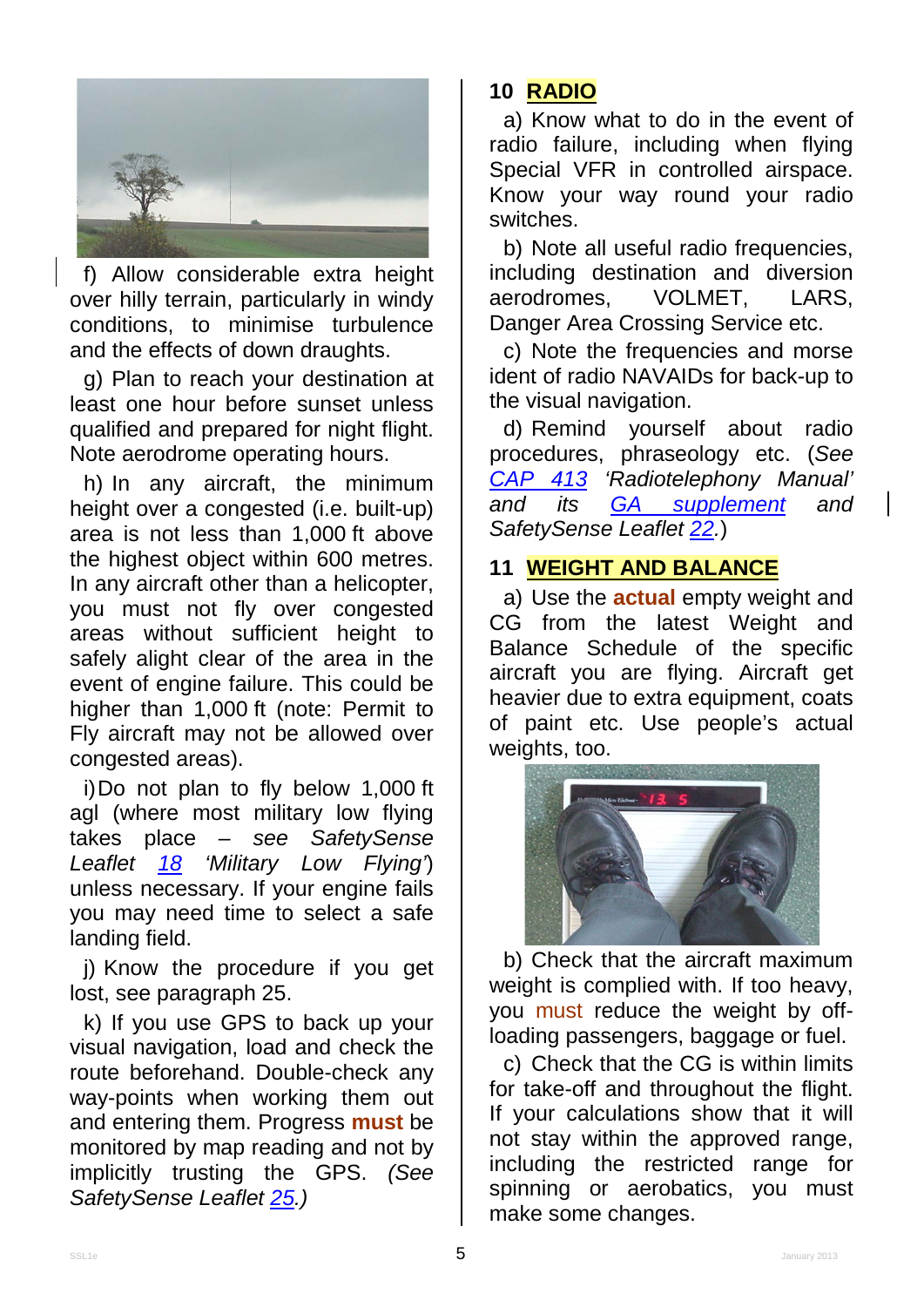d) **Never** attempt to fly an aircraft which is outside the permitted weight/CG range and performance limitations. It is extremely dangerous (sudden loss of control likely), as well as illegal, invalidates the C of A and almost certainly your insurance. (*See SafetySense Leaflet [9](http://www.caa.co.uk/safetysenseleaflet09) 'Weight and Balance'*.)

### **12 PERFORMANCE**

a) Make sure that the runways you are going to operate from are long enough for take-off and landing. Use the Pilot's Operating Handbook/ Flight Manual to calculate the distances that you need. Check for any CAA Supplements that may downgrade the performance.

b) Any factors given for elevation, temperature, slope, grass, snow, tailwind etc. are all cumulative and must be **multiplied**, e.g. 1.3 x 1.2 etc.

c) The performance figures given in the Handbook/Manual were obtained by a test pilot on a new aircraft so, in addition to the published factors, **apply a safety factor** of 1.33 for take-off and 1.43 for landing. These give acceptable safety margins, and will offset an out-of-practice pilot/tired engine. On a few aircraft these may have been included in the manufacturer's information as 'factored' data. (*See SafetySense Leaflet [7](http://www.caa.co.uk/safetysenseleaflet07) 'Aeroplane Performance*'.)

d) Short wet grass is slippery and may need a factor of up to 1.6!



## **13 FUEL PLANNING**

a) Always plan to land by the time the tanks are down to the greater of ¼ tank or 45 minutes' cruise flight, but don't rely solely on gauge(s) which may be unreliable. Remember, head-winds may be stronger than forecast and frequent use of carb heat will reduce range.

b) Understand the operation and limitations of the fuel system, gauges, pumps, mixture control, unusable fuel etc. and remember to lean the mixture if it is permitted.

c) Don't assume you can achieve the Handbook/Manual fuel consumption. As a rule of thumb, due to service and wear, expect to use 20% more fuel than the 'book' figures.

### **14 DESTINATION**

a) Check for any special procedures and activities at your<br>destination such as aliding. destination such as parachuting, or microlighting. Update the UK Aeronautical Information Publication (UK AIP) or other Flight Guides with NOTAMs from the AIS website at [www.ais.org.uk.](http://www.ais.org.uk/)

b) If your destination is a strip, remember that the environment may be very different from the licensed aerodrome at which you learnt to fly, or from which you normally operate. There may be hard-to-see cables or other obstructions on the approach path, or hills, trees and buildings close to the strip giving wind shear and/or unusual air currents.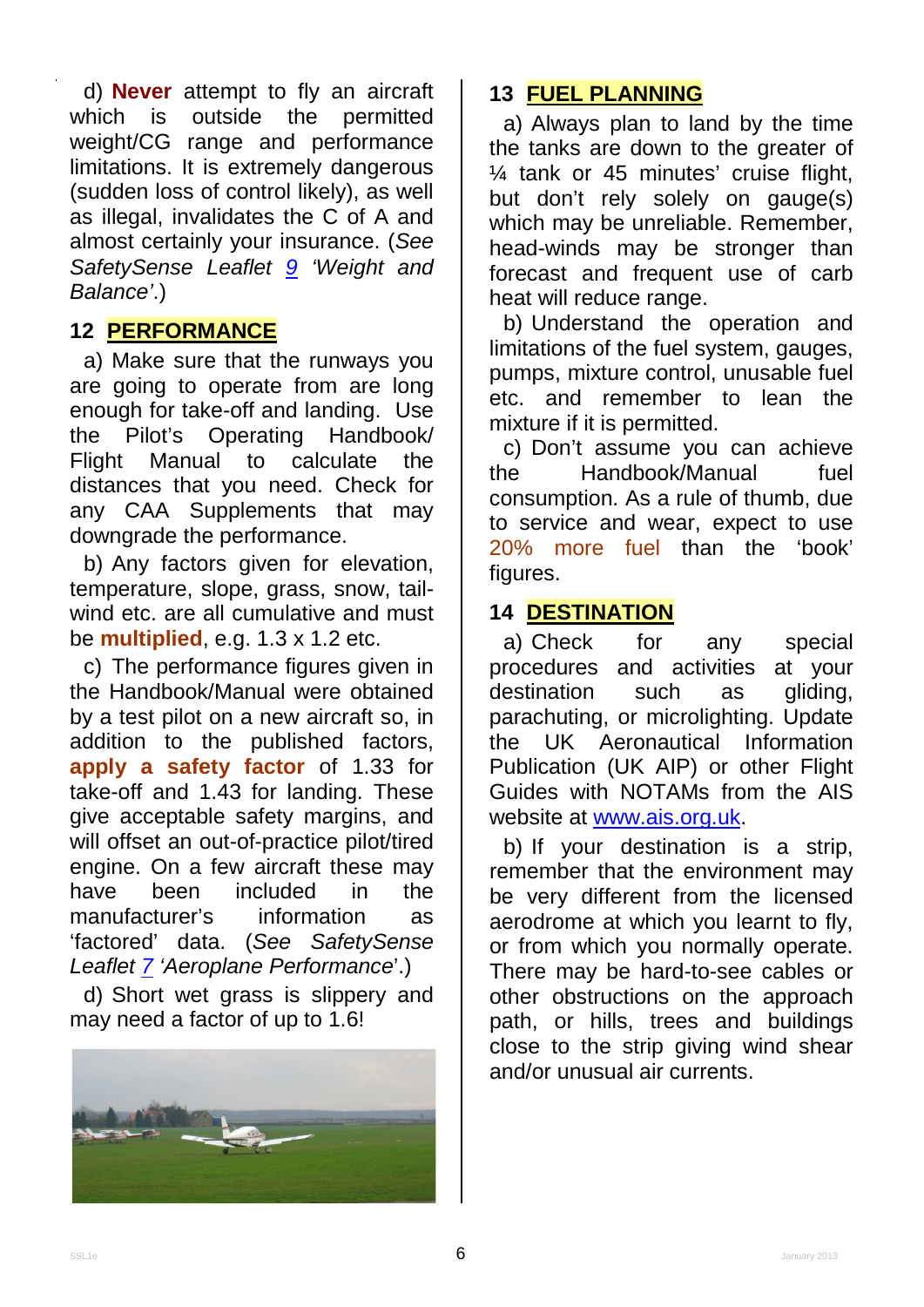c) Before going to a strip, it is suggested that you are checked out by an instructor or someone who knows the strip well. If you can't arrange either, go by road and have a look at the potential problems for different wind/surface conditions. Assess the slope; it may be visually deceptive. (*See SafetySense Leaflet [12](http://www.caa.co.uk/safetysenseleaflet12) 'Strip Sense'.*)

d) You **must** obtain permission by telephone (unless otherwise notified) if the destination is "Prior Permission Required (PPR)". Even if permission is not required, if flying non-radio, always phone to find out the procedures.

e) Prepare a Flight Plan for filing on the day if you are going over a sparsely populated area, or more than 10 NM from the UK coast. (*See UK AIP Enroute [\[ENR\]](http://www.nats-uk.ead-it.com/public/index.php%3Foption=com_content&task=blogcategory&id=4&Itemid=11.html) 1.10 and SafetySense Leaflet [20.](http://www.caa.co.uk/safetysenseleaflet20)*)

#### **15 FLYING ABROAD**

a) Make sure you are conversant with the aeronautical (and customs) regulations, charts (including scale and units, e.g. feet or metres), airspace restrictions etc. for each country you are flying over. Their individual AIS website may help. Remember, an IMC rating is not valid outside the UK.

b) Ensure you know how to find weather forecasts and reports for your return flight.

c) Take the aircraft documents, your licence, and a copy of 'Interception Procedures' (AIP [ENR](http://www.nats-uk.ead-it.com/public/index.php%3Foption=com_content&task=blogcategory&id=4&Itemid=11.html) 1.12 and *SafetySense Leaflet [11](http://www.caa.co.uk/safetysenseleaflet11)*).

d) Before crossing an international FIR boundary you must file a Flight<br>Plan. Check that it has been Check that it has been accepted and the DEParture message sent once you are airborne. (*See SafetySense Leaflet [20](http://www.caa.co.uk/safetysenseleaflet20) 'VFR Flight Plans'.*)

e) Check the Terrorism Act's restrictions on flights to and from Ireland, Channel Isles and Isle of Man (UK AIP [GEN](http://www.nats-uk.ead-it.com/public/index.php%3Foption=com_content&task=blogcategory&id=3&Itemid=10.html) 1.2.1).

f) Ensure you have informed Customs and Immigration if you are returning from an EU country and not using a Customs aerodrome. See AIP [GEN](http://www.nats-uk.ead-it.com/public/index.php%3Foption=com_content&task=blogcategory&id=3&Itemid=10.html) 1.2.1.10 (1.2.1.11 covers flight from non-EU countries).

g) In some countries, e.g. Germany and France, it is a legal requirement to have a 760 channel radio which can transmit and receive on frequencies between 118 and 137 MHz.

### **16 FLIGHT OVER WATER**

a) The weather over the sea can often be very different from the land, e.g. sea fog.

b) When flying over water out of gliding range from land, everyone in a single-engined aircraft should, as a minimum, wear lifejackets. In the event of an emergency there will be neither time nor space to put one on.

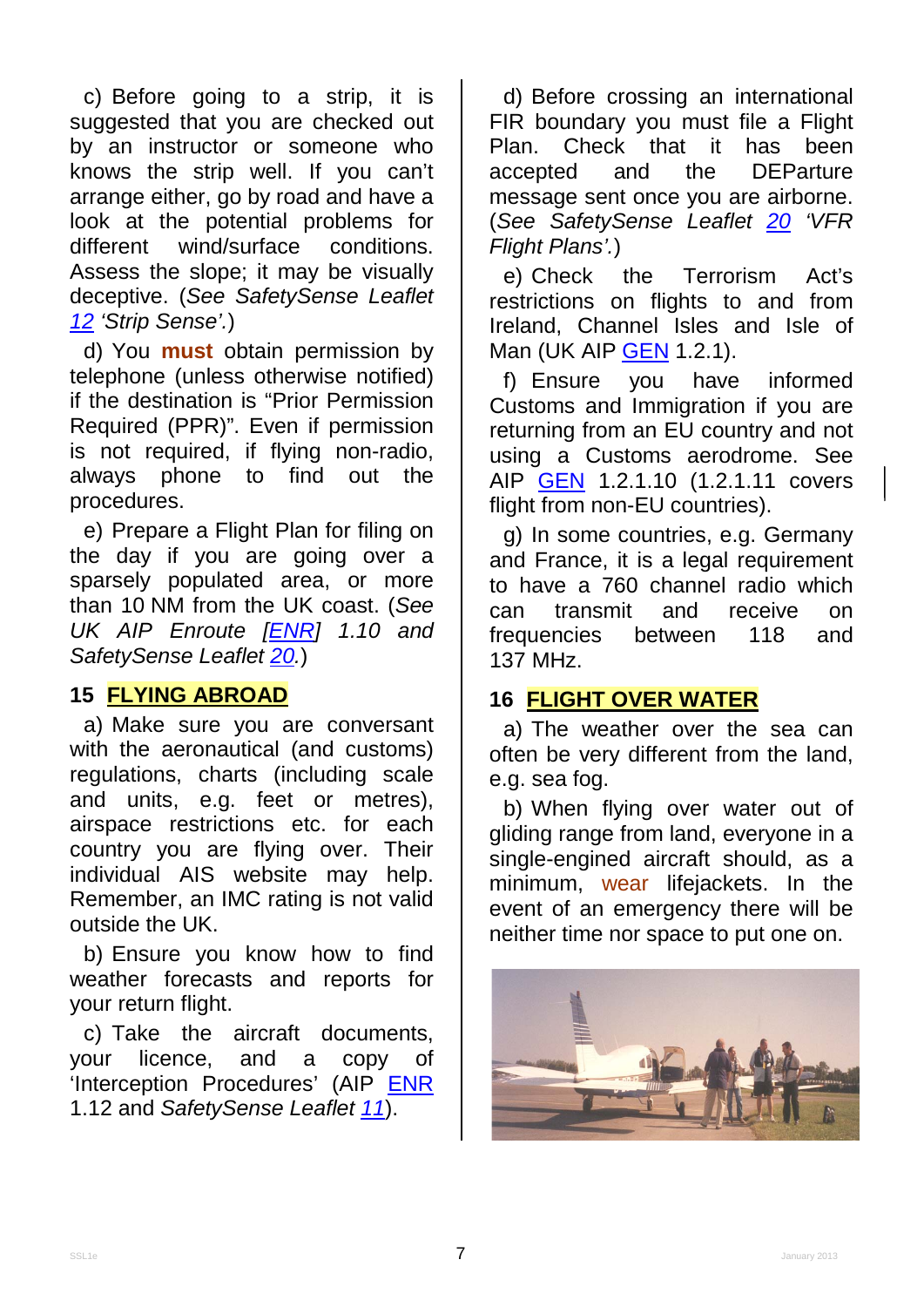c) The water around the UK coast is very cold in winter and cold in summer. Survival time in normal clothing may be as low as 15 minutes (about the time needed to scramble an SAR helicopter but not for it to reach you). A good quality insulated survival suit, with the hood up and well sealed, should provide over three hours' survival time. In water, the body loses heat 100 times faster than in cold air.

d) In addition, take a life-raft; it's heavy, so re-check weight and balance. A life-raft is much easier to see and will help rescuers find you. It should be properly secured in the aircraft, but easily accessible - you will not have much time.

e) Make sure that lifejackets, survival suits and life-raft have been tested recently by an approved organisation – they **must be serviceable** when needed.

f) You are strongly urged to carry an approved Emergency Locator Transmitter or a 406 MHz Personal Locator Beacon and flares.

g) Remain in contact with an appropriate aeronautical radio station.

h) Know the ditching procedure.

i) Pilots and passengers who regularly fly over water are advised to attend an underwater escape training and Sea Survival Course. (*See SafetySense Leaflet [21](http://www.caa.co.uk/safetysenseleaflet21) 'Ditching'*.)

# **17 PILOT FITNESS**

a) Don't fly when unfit  $-$  it is better to cancel a flight than to wreck an<br>aircraft or hurt vourself! (See aircraft or hurt yourself! (*See*  SafetySense *[24](http://www.caa.co.uk/safetysenseleaflet24) 'Pilot Health'.*) Are you fit to fly? – Check against the 'I'm Safe" list below.

- **I** Illness (any symptom).
- **M** Medication (your family doctor may not know you are a pilot).
- **S** Stress (upset following an argument?).
- **A** Alcohol/Drugs.
- **F** Fatigue (good night's sleep etc.).
- **E** Eating (maintain blood-sugar level).

b) Plan to use oxygen when flying above 10,000 ft. Use it at lower altitude when flying at night or if you are a smoker (more carbon monoxide in the blood). **Do not smoke** when using oxygen.

c) If you need to wear spectacles or contact lenses for flying, make sure that the required spare pair of glasses is readily accessible.

d) Wear clothes that cover the limbs and will give some protection in the event of fire. Avoid synthetic material which melts into the skin. Especially in winter, warm clothing should be available in case of heater failure, diversion or forced landing – you can get very cold and wet on a mountain side, even in summer!

e) Use the seat belts/harnesses provided for everyone's protection. Wear a helmet in open-cockpit aircraft.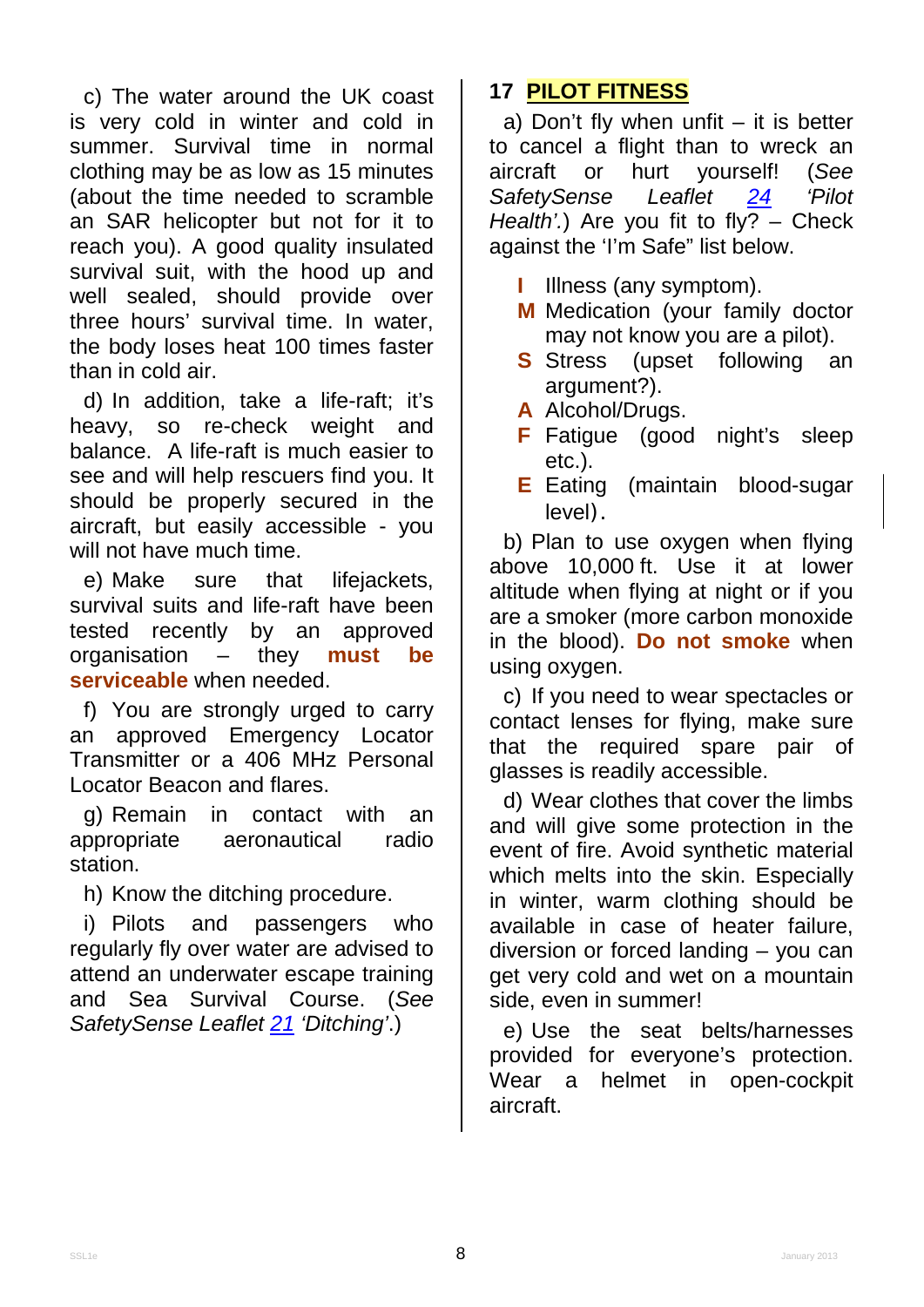### **18 PRACTICE – PRE-FLIGHT INSPECTION**

a) Remove tie-downs, control locks, pitot cover and tow bar, then<br>complete a thorough pre-flight thorough inspection. Use the Check List unless you are very familiar with the aircraft.

b) Remember, magnetos are **live** unless properly earthed. Any damaged wiring may result in the engine suddenly bursting into life<br>unexpectedly, especially if the unexpectedly, especially if the propeller is moved. Take precautions such as closing the throttle, tightening the friction, and chocking the wheels before touching a propeller if you have to – and keep fingers away from the edges.



c) Determine **visually** that you have enough fuel of the right type. If necessary, use a dip-stick to check fuel levels. Personally supervise re-fuelling. Don't let anyone confuse AVGAS and JET-A1. Make sure the filler caps are properly secured. With the fuel selector ON, check fuel drains for water and other contamination. Be aware of the danger of static electricity during re-fuelling.



d) Check engine oil level and if necessary top up with the correct grade; do not over-fill.

e) If you find anything with which you are unhappy, seek further advice.

f) Remove **all** ice, frost, and snow from the aircraft. Even frost spoils the airflow over aerofoil surfaces resulting in loss of lift and abnormal control effects. Beware of re-freezing. Use only authorised de-icing fluids. (*SafetySense Leaflet [3](http://www.caa.co.uk/safetysenseleaflet03) 'Winter Flying'.*)

g) Check **visually** that the flying control surfaces move in the correct sense in response to control inputs.

h) Properly secure any baggage so that nothing can foul the flying controls. Beware of loose items, e.g. passengers' cameras

i) The law requires you **must brief** passengers on location and use of doors, emergency exits and equipment, as well as procedures to be followed in the event of an emergency. Personally secure doors and luggage hatches. (*SafetySense Leaflet [2](http://www.caa.co.uk/safetysenseleaflet02) 'Care of Passengers'*.)

j) Confirm all seats are upright for take-off and properly locked in place.

### **19 STARTING ENGINE**

a) Know where to find and how to use the aircraft's fire extinguisher, as well as the location of any others in the vicinity.

b**) Never** attempt to hand swing a propeller (or allow anyone else to swing your propeller) unless you know the proper, safe procedure for your aircraft and situation, and there is a suitably briefed person at the controls, the brakes are ON and/or the wheels are chocked. Check that the area behind the aircraft is clear.

c) Use a Check List which details the correct sequence for starting the engine. Make sure the brakes are ON (or chocks in place) and that avionics are OFF before starting engine(s).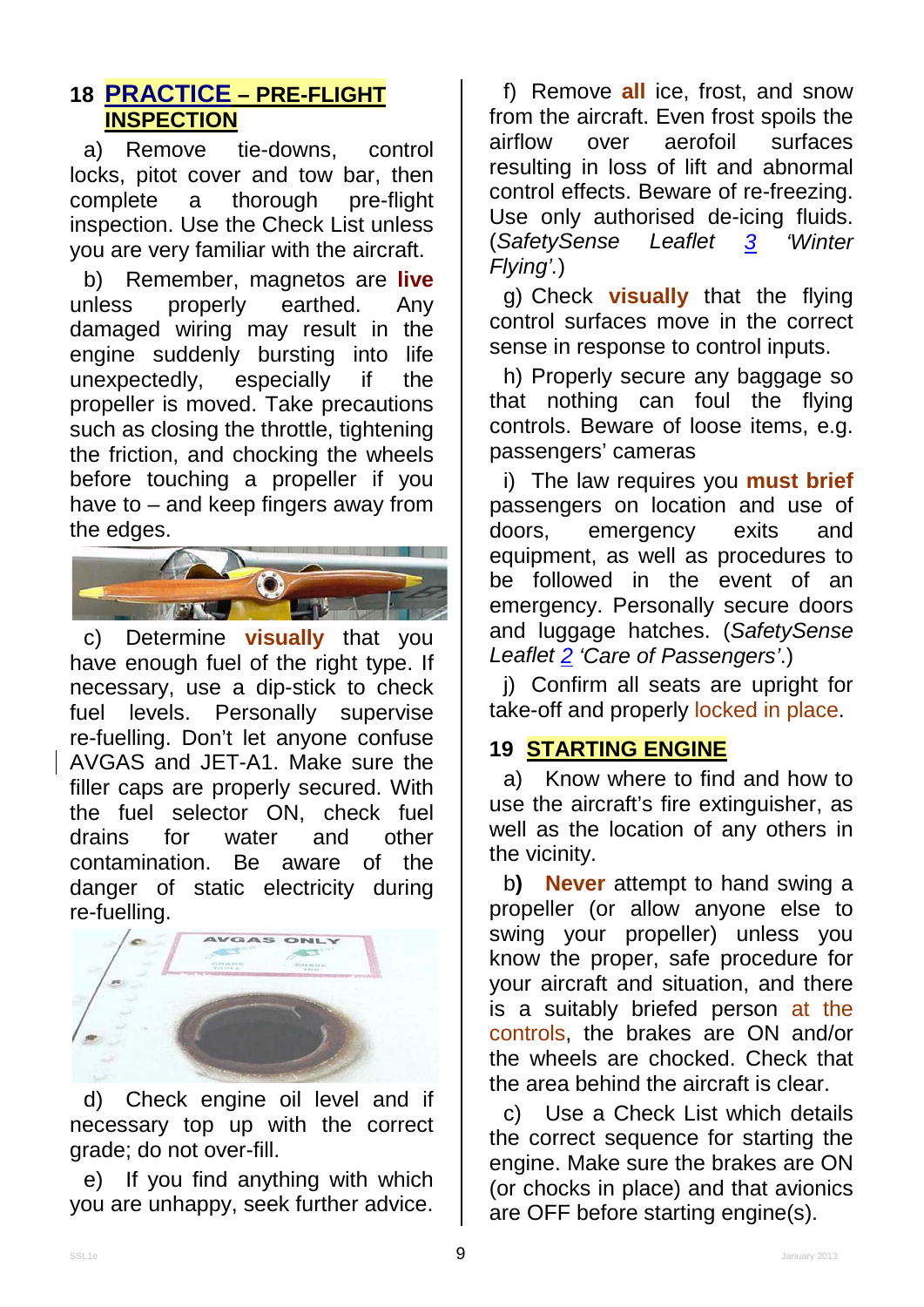# **20 TAKE-OFF**

a) Never attempt to take off unless you are sure the surface and length available are suitable.

b) Visually check the approach (to both ends!) and runway are clear before lining up and taking off.

c) Choose an acceleration check point from which you can stop if the aircraft hasn't achieved a safe speed. If you haven't reached for example 2/3 of your rotate speed by 1/3 of the way along the runway, abandon the take-off!

d) In the event of engine failure after take-off, achieve and maintain the appropriate approach speed for your height. If the runway remaining is long enough, re-land; and if not, make a glide landing on the least unsuitable area ahead of you. It is a question of knowing your aircraft, your level of experience and practice, and working out beforehand your best options for various heights at the aerodrome in use. Attempting to turn<br>back without sufficient available sufficient available energy has killed many pilots and passengers. (One day, at a safe height, and well away from the circuit, try a 180° turn at idle rpm and see how much height you lose! – then remember you will probably have more drag, **and** have to turn more than 180º, in a real situation.)



# **21 LOOK OUT**

a) Always keep a good look-out (and listen-out) for other aircraft, particularly over radio beacons and in the vicinity of aerodromes, Visual Reference Points, and navigation 'choke points' between hills and airspace restrictions. Gliders climb in the thermals underneath cumulus clouds, and cruise, often at quite high speed, between them.

b) The most hazardous conflicts are those aircraft with the least relative movement to your own. These are the ones that are difficult to see and the ones you are most likely to hit. Beware of blind spots and move your head or the aircraft to uncover these areas. Scan effectively, and remember faster aircraft may come up behind you. (*See SafetySense Leaflet [13](http://www.caa.co.uk/safetysenseleaflet13) 'Collision Avoidance'*.)

c) Remember the Rules of the Air, which include flying on the right side of line features and giving way to traffic on your right.

d) If the aircraft has strobe lights, use them in the air. Especially in a crowded circuit, use landing lights as well.

e) Spend as little time as possible with your head 'in the office'.

f) If you have a transponder, select and transmit the conspicuity code 7000 with Mode C (altitude reporting) unless another is appropriate or ATC instruct.

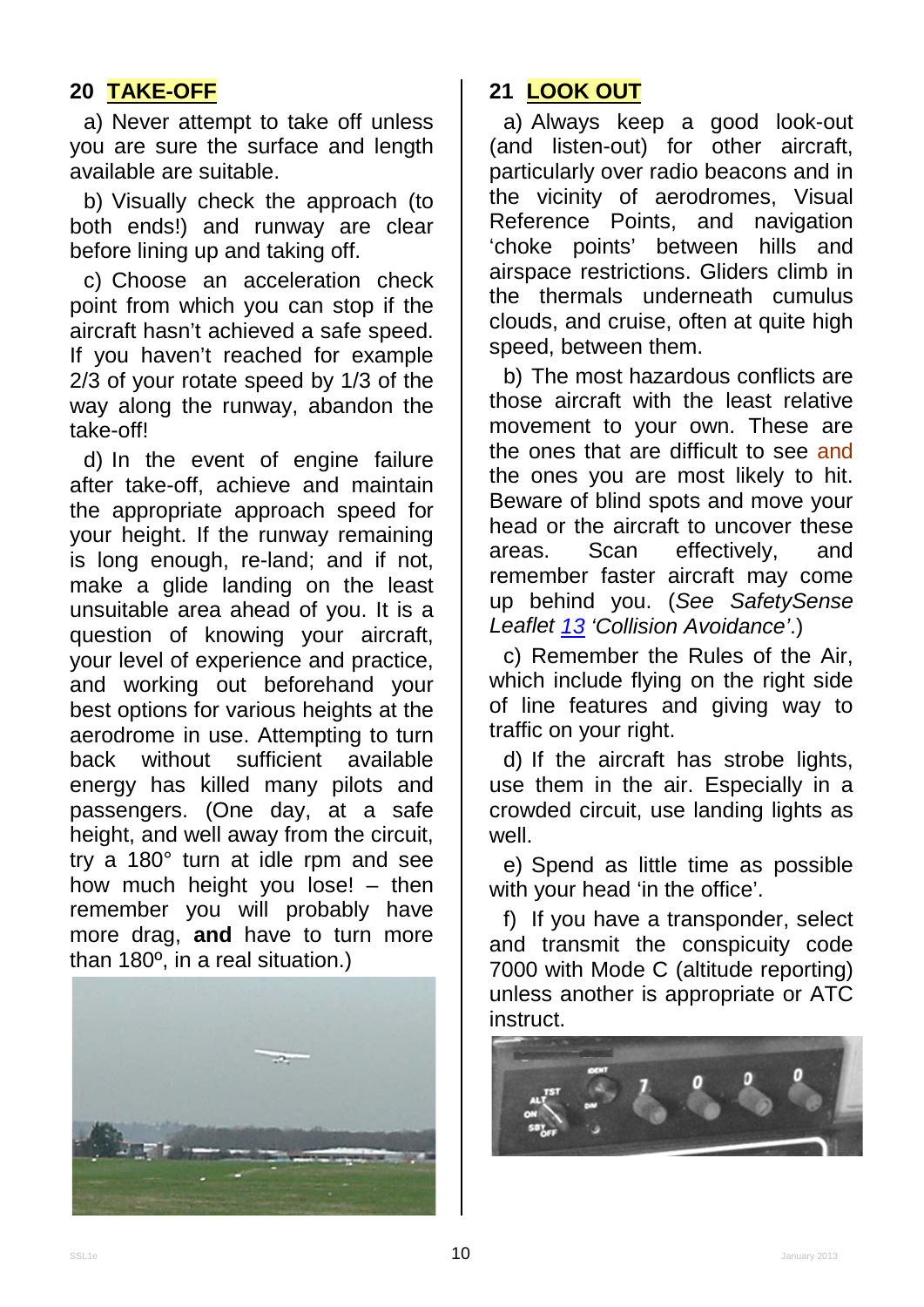# **22 AIRSPACE**

a) Do not enter controlled airspace unless **properly authorised**. *(See SafetySense Leaflet [27](http://www.caa.co.uk/safetysenseleaflet27) – 'Flight in Controlled Airspace'.)* You might have to orbit and wait for permission. Keep out of Restricted and Danger Airspace; don't forget Danger Area Crossing and Information Services.

b) Use the Lower Airspace Radar Service (LARS), available from many aerodromes, particularly on weekdays. It may prevent you from getting a nasty fright from military or other aircraft. (*See SafetySense Leaflet [8](http://www.caa.co.uk/safetysenseleaflet08) 'Air Traffic Services Outside Controlled Airspace'*.)

c) Deconfliction Service can tell you about conflicting aircraft and offer advice to avoid. Traffic Service can give you details of conflicting aircraft, but you have to decide if avoiding action is necessary. Make sure you know which service you are receiving. **Pilots are always responsible for their own terrain and obstacle clearance.**

d) Allocation of a transponder code does not mean that you are receiving a service.

## **23 EN-ROUTE**

a) Log all important information, including heading changes with the time you make them.

b) Keep looking well ahead and around for indications of possible weather problems, such as cloud between you and the horizon making it appear lower. If you encounter deteriorating weather, turn back or divert early – well before you are caught in cloud. A 180° turn in cloud will not be as easy as in the skill test!



b) Do not attempt to fly between lowering cloud and rising ground. Many pilots have come to grief because a lowering cloud base has forced them lower and lower into the hills. You MUST avoid 'scud running'.

c) If forced into or above cloud, do not fly below your planned Safety Altitude.

d) Don't overlook en-route checks such as **FREDA** – **f**uel, **r**adio, **e**ngine, **DI** and **a**ltimeter. 'Engine' should include a carb heat check.

### **24 DIVERSION**

a) Unless you have a valid IR(R) or Instrument Rating, and are flying a suitably equipped aircraft, you must remain in sight of the surface. Before take-off, make plans for a retreat or diversion to an alternative aerodrome in the event of encountering lowering cloud base or deteriorating visibility. If cloud base lowers to your calculated minimum flying altitude, or in-flight visibility drops to 3 km, carry out these plans **immediately**. Turn back before entering cloud. Don't fly above clouds unless they are widely scattered and you can remain in sight of the surface.

b) Divert to the nearest aerodrome if the periodic fuel check indicates you won't have your planned fuel reserve at destination.

c) An occasional weather check from VOLMET is always worthwhile.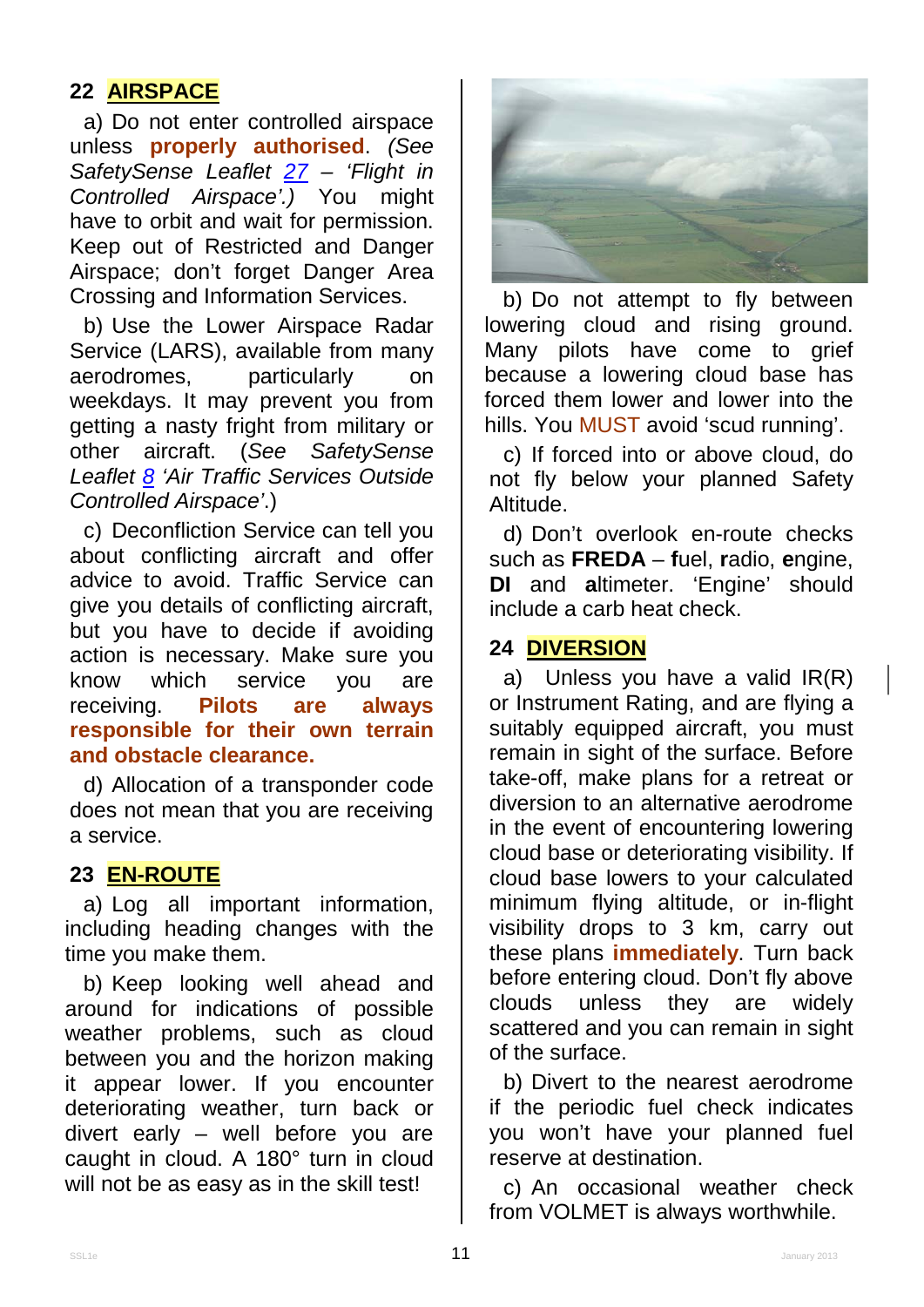# **25 LOST**

a) If you become unsure of your<br>position. then **tell someone**. then **tell someone**.<br>first on your working Transmit first on your working frequency. If you have lost contact on that frequency or they cannot help you, then change to 121.5 MHz and use Training Fix, PAN or MAYDAY, whichever is appropriate (*see [CAP](http://www.caa.co.uk/cap413)  [413](http://www.caa.co.uk/cap413) 'Radiotelephony Manual'*). If you have a transponder, you may wish to select the emergency code, which is 7700. It will instantly alert a radar controller.

b) Few pilots like to admit a problem on the radio. However, if any **2** of the items below apply to you, you should call for assistance quickly, **'HELP ME'**:

- **H** High ground/obstructions are you near any?
- **E** Entering controlled airspace are you close?
- **L** Limited experience, low time or student pilot (let them know).
- **P** Position uncertain, get a 'Training Fix' in good time; don't leave it too late.
- **M** MET conditions; is the weather deteriorating?
- **E** Endurance fuel remaining; is it getting short?

c) As a last resort, make an early decision to land in a field while you have the fuel and daylight to do so. Choose a field with care by making a careful reconnaissance. Do not take off again without the landowner's permission, inspecting the aircraft and take-off run carefully, and obtaining a weather update or further advice.

### **26 SPEED CONTROL**

a) Good airspeed control can prevent inadvertent stalling or spinning, a major killer in aviation. It can also reduce the risk of expensive aircraft damage on landing.

b) When landing, aim for the flight handbook speed (or 1.3 times the stall speed with flap if none is published) over the threshold, and reduce speed in the round-out. If the head-wind is turbulent or gusty, add a margin of, say, 5 kt or half the gust factor, whichever is the greater. If your speed is high, the landing distance required is likely to be more than you calculated. Practise flying your approaches at accurate, calculated airspeeds.

c) A spin occurs when an aircraft is 'out of balance' at the stall, so always practise keeping the ball in the centre, and do not attempt to raise a dropped wing until all stall symptoms have been removed. *Refer to HandlingSense Leaflet [2,](http://www.caa.co.uk/handlingsenseleaflet02) 'Stall/Spin Awareness'*.

d) Pilots have lost control of their aircraft when trying to climb at too low a speed after take-off, especially at high weight in high temperatures. Use the correct climb speeds.

e) If you have not practised slow flight for some time, get an instructor to accompany you while you do so (at a safe altitude).

f) Do not exceed the limiting speeds for your aircraft. That includes maximum manoeuvring speed  $V_a$ .

g) Do not apply extreme control movements at any time.

h) In aeroplanes with fixed-pitch propellers, beware of maximum rpm.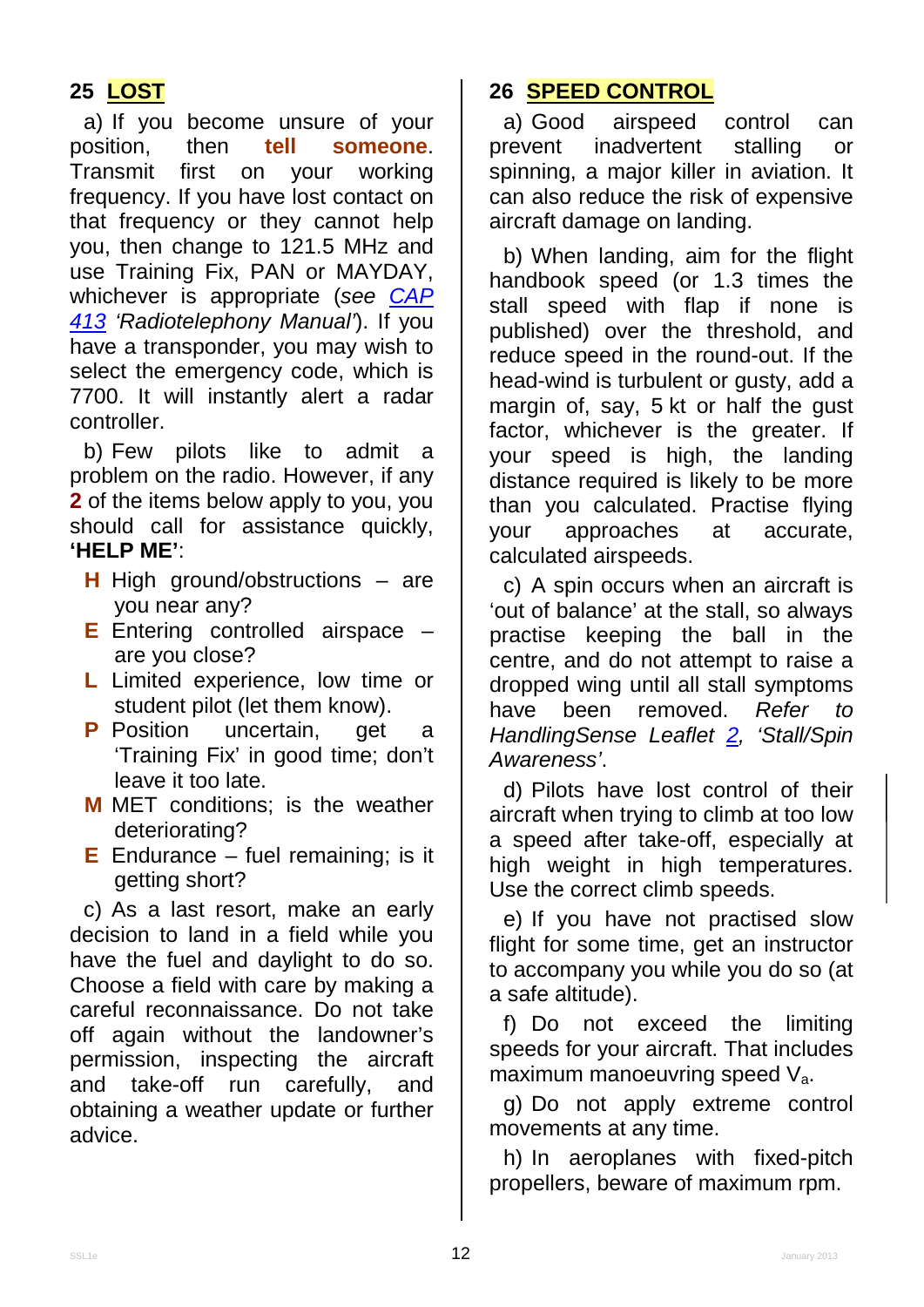## **27 ENVIRONMENTAL**

a) Few people like aircraft noise and several aerodromes are under threat of closure due to this, so it is vital to be a good neighbour.

b) Adhere to noise abatement procedures and do NOT fly over published or briefed noise-sensitive areas near aerodromes.

c) Select sites for practice forced landings or aerobatics very carefully. HASE**L**L includes 'LOCATION'.

d) When en-route, fly at a height/ power setting to minimise noise nuisance, in addition to complying with Rule 5 'Low Flying'.

e) When flying a variable-pitch propeller aircraft, change pitch slowly to avoid excessive noise. When flying twins, synchronise the engines to avoid 'beats'.

f) Select engine run-up areas to minimise disturbance to people, animals etc.

g) NEVER be tempted to fly low or 'beat up' the countryside.

### **28 WIND & WAKE TURBULENCE**

a) Know the maximum demonstrated cross-wind for the aircraft type you are flying and factor this for your experience and recency.



b) Remember, that was obtained by a test pilot! If the wind approaches what you have decided is your own limit, be ready to divert.

c) Use the 'Sixth Sense' rule to work out the cross-wind component.

 $10^{\circ}$  off runway = 1/6 of the wind

 $20^\circ$  off runway =  $2/6$  wind

 $30^\circ$  off runway =  $3/6$  wind etc.

d) If there is a cross-wind, the reduced head-wind component will lengthen the take-off and landing runs. You may retain better control on landing by not using full flap, further increasing the landing distance.

e) If another runway which is more into wind is available, use it (after **asking** Air Traffic Control if there is one). You may have to wait a few minutes to fit in with other traffic.

f) When winds or gusts exceed 66% of the aircraft's stall speed (50% for taildraggers), in general, don't go flying! If you have to, use outside assistance for taxiing such as a wing walker. Taxi very slowly when winds exceed 30% of the stall speed (unless the POH specifies otherwise), and be VERY careful when the wind is from your rear.

g) On the ground, stay 1,000 ft clear of the 'blast' end of powerful aircraft.

h) Beware of wake turbulence behind heavier aircraft, especially helicopters, on take-off, during the approach or on landing. You should remain 8 NM, or 4 minutes or more, behind most large aircraft. Note that wake turbulence lingers **when wind conditions are very light.** These very powerful vortices are invisible. Heed Air Traffic warnings. (*SafetySense Leaflet [15](http://www.caa.co.uk/safetysenseleaflet15) 'Wake Vortex'*.)

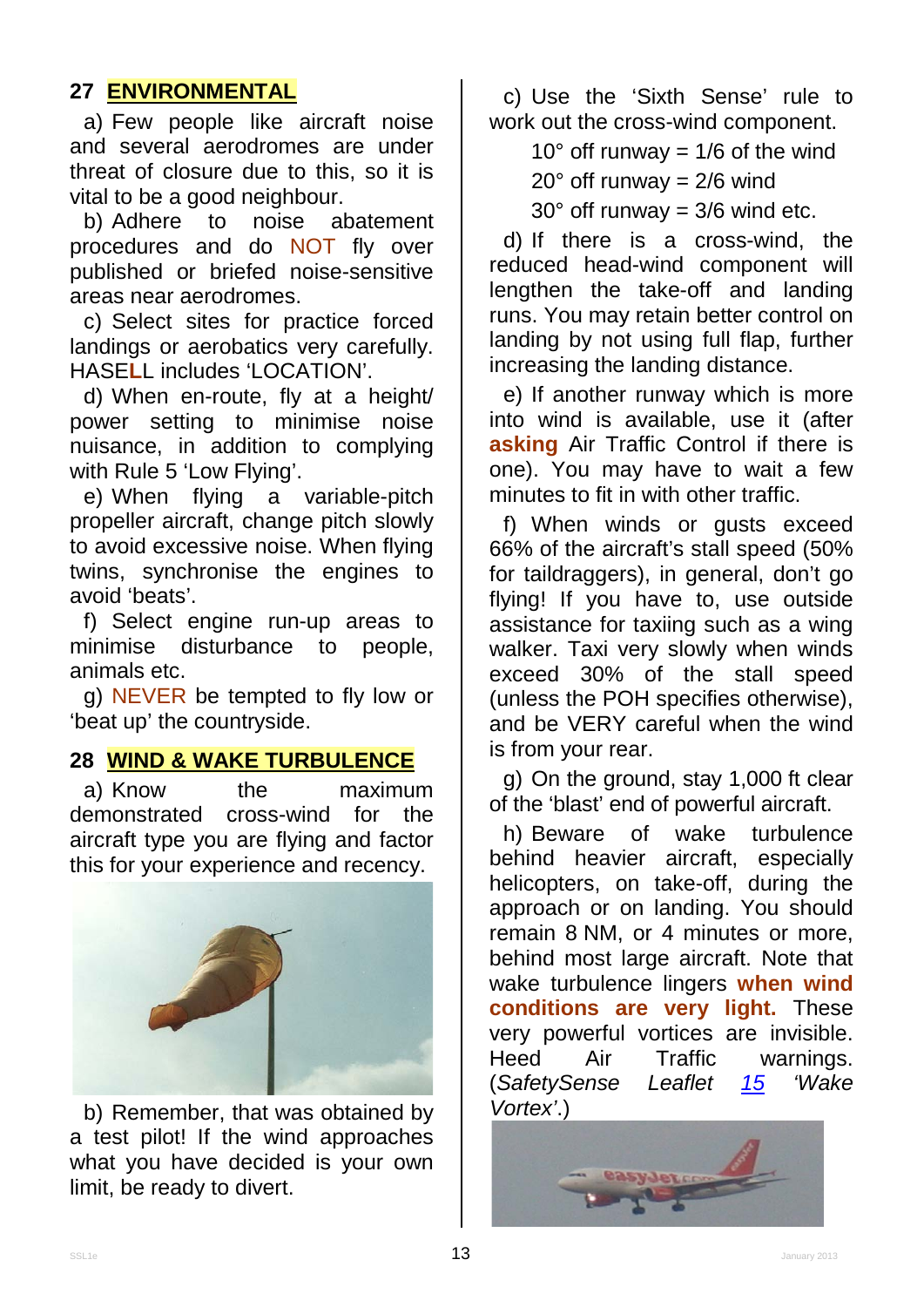# **29 CIRCUIT PROCEDURES**

a) When joining or re-joining, make your radio call early and keep radio transmissions to the point. Know the non-radio procedures in case of failure. ( *[CAP 413](http://www.caa.co.uk/cap413) and SafetySense Leaflet [6](http://www.caa.co.uk/safetysenseleaflet06) 'Aerodrome Sense'*.)

b) Check that the change from QNH to QFE reduces the altimeter reading by the aerodrome elevation. If landing using QNH, e.g. at a strip, don't forget to add aerodrome elevation to your planned circuit height.

c) Use the correct joining procedures for your destination aerodrome. Unless otherwise published, make a standard join from the overhead (s*ee [CAP 413](http://www.caa.co.uk/cap413) and [poster](http://www.caa.co.uk/application.aspx?catid=33&pagetype=65&appid=11&mode=detail&id=2166) 'Standard Overhead Join*'). Check circuit height and direction. Be aware of and look out for other aviation activity such as gliding and parachuting.

d) Check windsock/signals square or nearby smoke to ensure you land in the right direction. Be very sure of the wind direction and strength before committing yourself to an approach at a non-radio aerodrome.

e) Make radio calls in the circuit at the proper places. Listen and look for other circuit traffic. Don't forget pre-landing checks, easily forgotten if you make a straight-in approach.

f) Be aware of optical illusions at unfamiliar aerodromes with sloping runway or terrain, or with very long, or very wide, runways.

g) Take care where runways can be confused, e.g. 02 and 20. Make sure you know whether the circuit is left- or right-hand, as this will determine the dead side. If in doubt – **ASK**.

h) In most piston-engined aircraft, apply full carb heat early enough to warm it up BEFORE reducing power.

# **30 LANDING**

a) A good landing is a result of a good approach. If your approach is bad, make an early decision and go-around. Don't try to scrape in.

b) Plan to touch down at the right speed, close to the runway threshold, unless the field length allows<br>otherwise. Use any approach otherwise. Use any approach guidance (PAPI/VASI) to cross-check your descent.



c) Go-around if not solidly 'on' in the first third of the runway, or the first quarter if the runway is wet grass. However, if the runway is very long, plan your landing to minimise runway occupancy – think of the next user.

d) Wait until you are clear of the active runway, then stop to carry out the after-landing checks. Double check the lever you intend moving is the flaps and NOT the landing gear.

e) If the clearance between the propeller and the ground is small, or grass is long and hiding obstructions, be especially watchful to prevent taxiing accidents.

f) If you are changing passengers, shut down the engine. Do not do 'running changes'; propellers are **very** dangerous.

g) Remember, the flight isn't over until the engines are shutdown and all checks completed.

h) 'Book in' and close any Flight Plan, or contact your "responsible person".